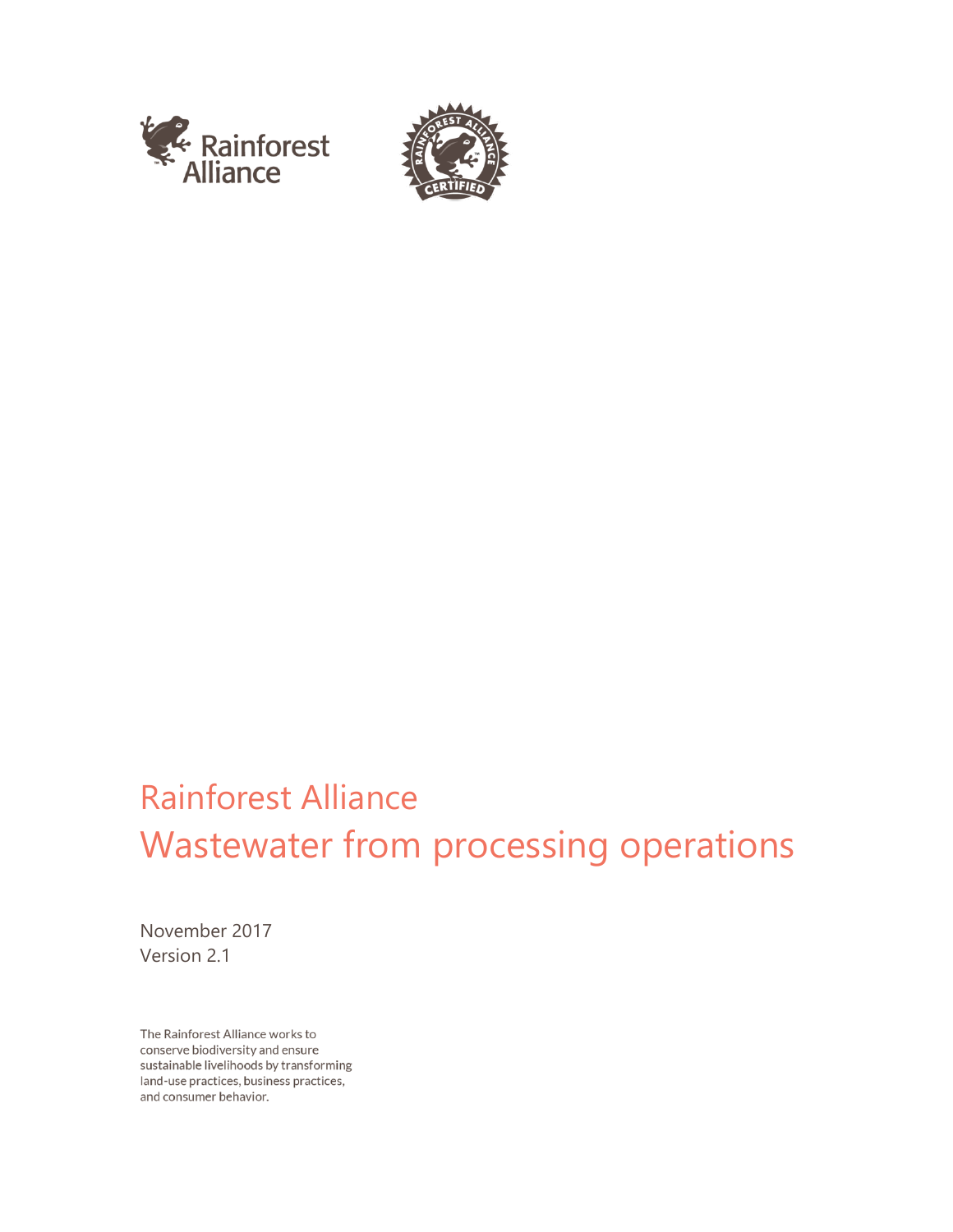### More information?

For more information about the Rainforest Alliance, visit [www.rainforest-alliance.org](http://www.rainforest-alliance.org/) or contact [info@ra.org](mailto:info@ra.org)

#### Translation Disclaimer

Translation accuracy of any Rainforest Alliance sustainable agriculture certification program document into languages other than English is not guaranteed nor implied. For any questions related to the accuracy of the information contained in the translation, refer to the English official version. Any discrepancies or differences created in the translation are not binding and have no effect for auditing or certification purposes.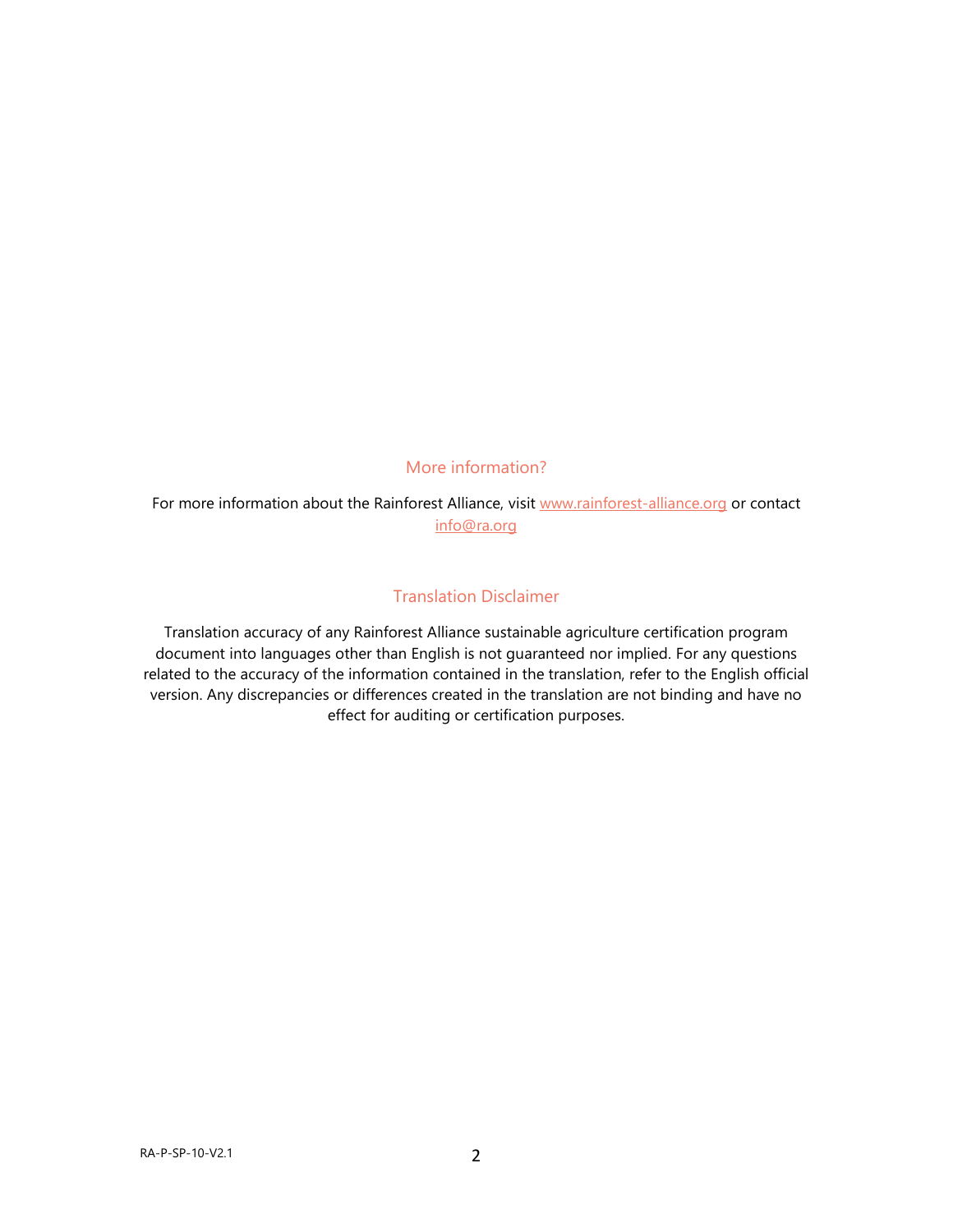## **Policy**

| <b>Issue Date:</b>                                   | <b>Binding date:</b>          | <b>Expiration date:</b>                | <b>Replaces:</b>    |
|------------------------------------------------------|-------------------------------|----------------------------------------|---------------------|
| January 5, 2018                                      | November 28, 2017, and        | Until further notice                   | Version 2.0 of this |
|                                                      | retrospectively until July 1. |                                        | document            |
| Developed by:                                        |                               | <b>Approved by:</b>                    |                     |
| Senior Manager, Standards                            |                               | Director, Global Programs              |                     |
|                                                      |                               |                                        |                     |
| Linked to (name of documents):                       |                               | Reference criterion or clause number:  |                     |
| Rainforest Alliance Sustainable Agriculture Standard |                               | Critical criterion 3.1                 |                     |
| 2017, version 1.2.                                   |                               |                                        |                     |
| This policy is applicable to:                        |                               | Type of organizations (if applicable): |                     |
| Audited and certified operations.                    |                               | Farms and group administrators.        |                     |
|                                                      |                               |                                        |                     |
| <b>Crops:</b>                                        |                               | <b>Regions:</b>                        |                     |
| All crops.                                           |                               | All regions.                           |                     |
|                                                      |                               |                                        |                     |